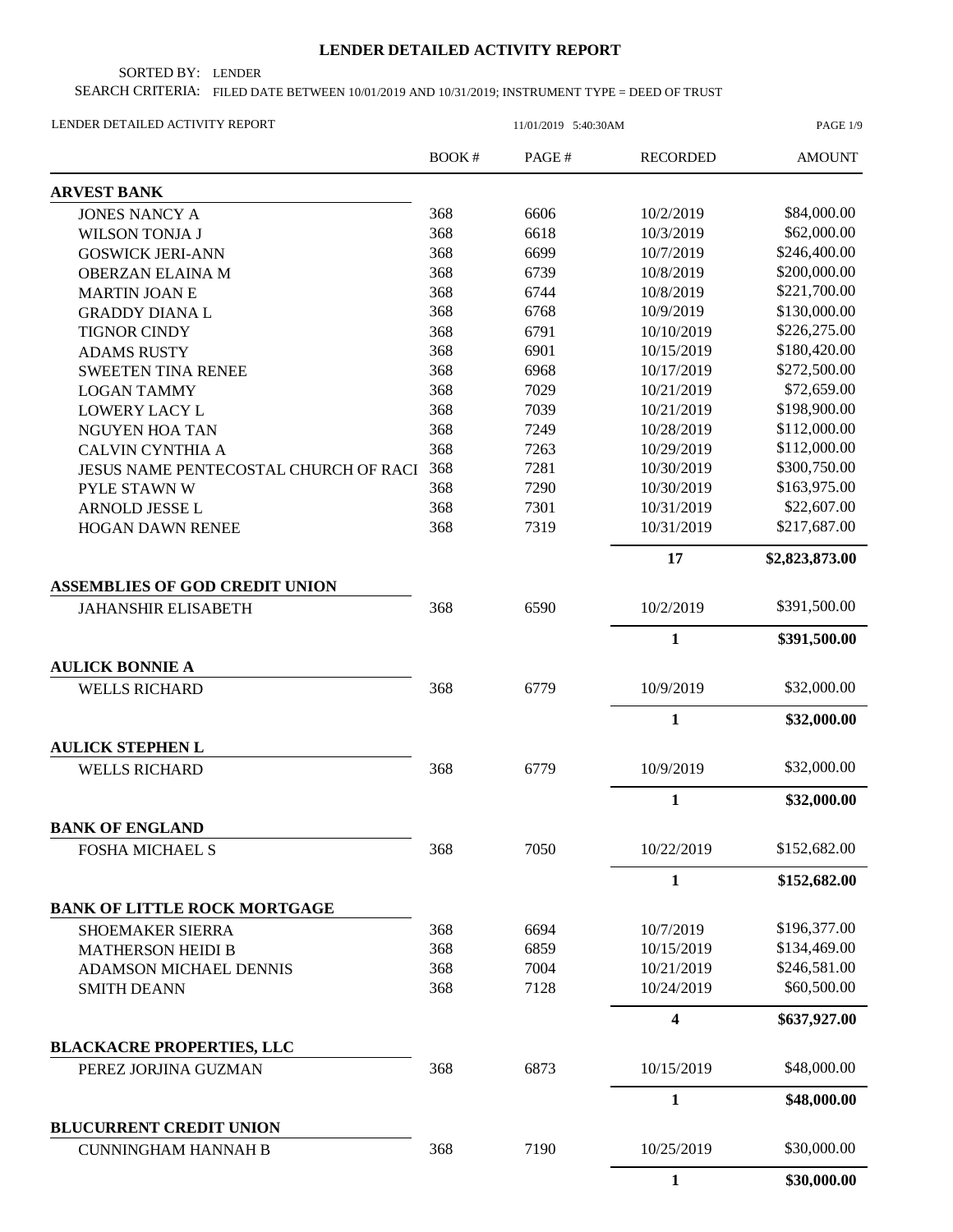PAGE 2/9

| <b>CARRINGTON MORTGAGE SERVICES</b><br>368<br>\$70,404.00<br>7299<br>10/30/2019<br><b>BUZZARD BRADLEY S</b><br>$\mathbf{1}$<br>\$70,404.00<br><b>CBC NATIONAL BANK MORTGAGE</b><br>7295<br>10/30/2019<br>\$219,734.00<br>368<br><b>DAVIS FERN A</b><br>$\mathbf{1}$<br>\$219,734.00<br><b>CITY &amp; COUNTY CREDIT UNION</b><br>6906<br>\$101,500.00<br>368<br>10/16/2019<br>MOSER JENNIFER M<br>$\mathbf{1}$<br>\$101,500.00<br><b>COMMERCE BANK</b><br>\$0.00<br>368<br>6588<br>10/2/2019<br><b>MAUPIN SANDRA M</b><br>$\mathbf{1}$<br>\$0.00<br><b>COMMERCIAL BANK</b><br>\$63,000.00<br>368<br>6832<br>10/11/2019<br><b>RUSCHE RYAN F</b><br>$\mathbf{1}$<br>\$63,000.00<br><b>COMMUNITY BANK &amp; TRUST</b><br>\$30,000.00<br>368<br>6598<br>10/2/2019<br>SAPP LAJEANA K<br>368<br>\$46,750.00<br>6600<br>10/2/2019<br><b>COOPER BRYANK</b><br>368<br>\$104,000.00<br>10/4/2019<br><b>KHAN BARBARA E</b><br>6642<br>368<br>\$57,000.00<br>6645<br>10/4/2019<br><b>KHAN BARBARA</b><br>368<br>\$190,000.00<br>6733<br>10/8/2019<br><b>SEARS REBECCA ANNICE</b><br>368<br>10/11/2019<br>\$310,400.00<br>6845<br><b>BELNAP MELANIE E</b><br>\$22,607.00<br>368<br>7130<br>10/24/2019<br><b>WARD RUTH</b><br>\$75,000.00<br>368<br>SPIVEY SHANE R<br>7139<br>10/24/2019<br>\$122,500.00<br>368<br>7141<br>10/24/2019<br><b>BEASLEY ANITA</b><br>368<br>\$15,000.00<br>7277<br>10/29/2019<br>DANNELS KELLY A<br>\$45,000.00<br>368<br>7287<br>10/30/2019<br><b>EZELL DENISE F</b><br>\$60,000.00<br>368<br>7288<br>10/30/2019<br>WILSON HEATHER<br>12<br>\$1,078,257.00<br><b>COMMUNITYAMERICA CREDIT UNION</b><br>\$49,800.00<br>368<br>6848<br>10/15/2019<br><b>MIN KAY KHINE</b><br>$\mathbf{1}$<br>\$49,800.00<br><b>CROCKER CODY</b><br>\$55,000.00<br>368<br>7045<br>10/22/2019<br><b>JOHNSON CONNOR</b><br>$\mathbf{1}$<br>\$55,000.00<br><b>CROCKER TARA LEA</b><br>\$55,000.00<br>368<br>7045<br>10/22/2019<br><b>JOHNSON CONNOR</b><br>1<br>\$55,000.00<br>DAS ACQUISITION COMPANY<br>\$95,252.00<br>7006<br>10/21/2019<br><b>WICKES SHELBY LITTLE</b><br>368<br>7008<br>10/21/2019<br>\$111,111.00<br>368<br><b>KELLER KIMBERLY</b><br>$\overline{2}$<br>\$206,363.00<br><b>DIAZ GILBERTO</b><br>\$32,000.00<br>7154<br>10/24/2019<br>MEJIA ALEX NIRCISO POROJ<br>368 | <b>BOOK#</b> | PAGE# | <b>RECORDED</b> | <b>AMOUNT</b> |
|-----------------------------------------------------------------------------------------------------------------------------------------------------------------------------------------------------------------------------------------------------------------------------------------------------------------------------------------------------------------------------------------------------------------------------------------------------------------------------------------------------------------------------------------------------------------------------------------------------------------------------------------------------------------------------------------------------------------------------------------------------------------------------------------------------------------------------------------------------------------------------------------------------------------------------------------------------------------------------------------------------------------------------------------------------------------------------------------------------------------------------------------------------------------------------------------------------------------------------------------------------------------------------------------------------------------------------------------------------------------------------------------------------------------------------------------------------------------------------------------------------------------------------------------------------------------------------------------------------------------------------------------------------------------------------------------------------------------------------------------------------------------------------------------------------------------------------------------------------------------------------------------------------------------------------------------------------------------------------------------------------------------------------------------------------------------------------------------------------------------------------------------------------------------------------------------------------------------------------------------------------------------------------------|--------------|-------|-----------------|---------------|
|                                                                                                                                                                                                                                                                                                                                                                                                                                                                                                                                                                                                                                                                                                                                                                                                                                                                                                                                                                                                                                                                                                                                                                                                                                                                                                                                                                                                                                                                                                                                                                                                                                                                                                                                                                                                                                                                                                                                                                                                                                                                                                                                                                                                                                                                                   |              |       |                 |               |
|                                                                                                                                                                                                                                                                                                                                                                                                                                                                                                                                                                                                                                                                                                                                                                                                                                                                                                                                                                                                                                                                                                                                                                                                                                                                                                                                                                                                                                                                                                                                                                                                                                                                                                                                                                                                                                                                                                                                                                                                                                                                                                                                                                                                                                                                                   |              |       |                 |               |
|                                                                                                                                                                                                                                                                                                                                                                                                                                                                                                                                                                                                                                                                                                                                                                                                                                                                                                                                                                                                                                                                                                                                                                                                                                                                                                                                                                                                                                                                                                                                                                                                                                                                                                                                                                                                                                                                                                                                                                                                                                                                                                                                                                                                                                                                                   |              |       |                 |               |
|                                                                                                                                                                                                                                                                                                                                                                                                                                                                                                                                                                                                                                                                                                                                                                                                                                                                                                                                                                                                                                                                                                                                                                                                                                                                                                                                                                                                                                                                                                                                                                                                                                                                                                                                                                                                                                                                                                                                                                                                                                                                                                                                                                                                                                                                                   |              |       |                 |               |
|                                                                                                                                                                                                                                                                                                                                                                                                                                                                                                                                                                                                                                                                                                                                                                                                                                                                                                                                                                                                                                                                                                                                                                                                                                                                                                                                                                                                                                                                                                                                                                                                                                                                                                                                                                                                                                                                                                                                                                                                                                                                                                                                                                                                                                                                                   |              |       |                 |               |
|                                                                                                                                                                                                                                                                                                                                                                                                                                                                                                                                                                                                                                                                                                                                                                                                                                                                                                                                                                                                                                                                                                                                                                                                                                                                                                                                                                                                                                                                                                                                                                                                                                                                                                                                                                                                                                                                                                                                                                                                                                                                                                                                                                                                                                                                                   |              |       |                 |               |
|                                                                                                                                                                                                                                                                                                                                                                                                                                                                                                                                                                                                                                                                                                                                                                                                                                                                                                                                                                                                                                                                                                                                                                                                                                                                                                                                                                                                                                                                                                                                                                                                                                                                                                                                                                                                                                                                                                                                                                                                                                                                                                                                                                                                                                                                                   |              |       |                 |               |
|                                                                                                                                                                                                                                                                                                                                                                                                                                                                                                                                                                                                                                                                                                                                                                                                                                                                                                                                                                                                                                                                                                                                                                                                                                                                                                                                                                                                                                                                                                                                                                                                                                                                                                                                                                                                                                                                                                                                                                                                                                                                                                                                                                                                                                                                                   |              |       |                 |               |
|                                                                                                                                                                                                                                                                                                                                                                                                                                                                                                                                                                                                                                                                                                                                                                                                                                                                                                                                                                                                                                                                                                                                                                                                                                                                                                                                                                                                                                                                                                                                                                                                                                                                                                                                                                                                                                                                                                                                                                                                                                                                                                                                                                                                                                                                                   |              |       |                 |               |
|                                                                                                                                                                                                                                                                                                                                                                                                                                                                                                                                                                                                                                                                                                                                                                                                                                                                                                                                                                                                                                                                                                                                                                                                                                                                                                                                                                                                                                                                                                                                                                                                                                                                                                                                                                                                                                                                                                                                                                                                                                                                                                                                                                                                                                                                                   |              |       |                 |               |
|                                                                                                                                                                                                                                                                                                                                                                                                                                                                                                                                                                                                                                                                                                                                                                                                                                                                                                                                                                                                                                                                                                                                                                                                                                                                                                                                                                                                                                                                                                                                                                                                                                                                                                                                                                                                                                                                                                                                                                                                                                                                                                                                                                                                                                                                                   |              |       |                 |               |
|                                                                                                                                                                                                                                                                                                                                                                                                                                                                                                                                                                                                                                                                                                                                                                                                                                                                                                                                                                                                                                                                                                                                                                                                                                                                                                                                                                                                                                                                                                                                                                                                                                                                                                                                                                                                                                                                                                                                                                                                                                                                                                                                                                                                                                                                                   |              |       |                 |               |
|                                                                                                                                                                                                                                                                                                                                                                                                                                                                                                                                                                                                                                                                                                                                                                                                                                                                                                                                                                                                                                                                                                                                                                                                                                                                                                                                                                                                                                                                                                                                                                                                                                                                                                                                                                                                                                                                                                                                                                                                                                                                                                                                                                                                                                                                                   |              |       |                 |               |
|                                                                                                                                                                                                                                                                                                                                                                                                                                                                                                                                                                                                                                                                                                                                                                                                                                                                                                                                                                                                                                                                                                                                                                                                                                                                                                                                                                                                                                                                                                                                                                                                                                                                                                                                                                                                                                                                                                                                                                                                                                                                                                                                                                                                                                                                                   |              |       |                 |               |
|                                                                                                                                                                                                                                                                                                                                                                                                                                                                                                                                                                                                                                                                                                                                                                                                                                                                                                                                                                                                                                                                                                                                                                                                                                                                                                                                                                                                                                                                                                                                                                                                                                                                                                                                                                                                                                                                                                                                                                                                                                                                                                                                                                                                                                                                                   |              |       |                 |               |
|                                                                                                                                                                                                                                                                                                                                                                                                                                                                                                                                                                                                                                                                                                                                                                                                                                                                                                                                                                                                                                                                                                                                                                                                                                                                                                                                                                                                                                                                                                                                                                                                                                                                                                                                                                                                                                                                                                                                                                                                                                                                                                                                                                                                                                                                                   |              |       |                 |               |
|                                                                                                                                                                                                                                                                                                                                                                                                                                                                                                                                                                                                                                                                                                                                                                                                                                                                                                                                                                                                                                                                                                                                                                                                                                                                                                                                                                                                                                                                                                                                                                                                                                                                                                                                                                                                                                                                                                                                                                                                                                                                                                                                                                                                                                                                                   |              |       |                 |               |
|                                                                                                                                                                                                                                                                                                                                                                                                                                                                                                                                                                                                                                                                                                                                                                                                                                                                                                                                                                                                                                                                                                                                                                                                                                                                                                                                                                                                                                                                                                                                                                                                                                                                                                                                                                                                                                                                                                                                                                                                                                                                                                                                                                                                                                                                                   |              |       |                 |               |
|                                                                                                                                                                                                                                                                                                                                                                                                                                                                                                                                                                                                                                                                                                                                                                                                                                                                                                                                                                                                                                                                                                                                                                                                                                                                                                                                                                                                                                                                                                                                                                                                                                                                                                                                                                                                                                                                                                                                                                                                                                                                                                                                                                                                                                                                                   |              |       |                 |               |
|                                                                                                                                                                                                                                                                                                                                                                                                                                                                                                                                                                                                                                                                                                                                                                                                                                                                                                                                                                                                                                                                                                                                                                                                                                                                                                                                                                                                                                                                                                                                                                                                                                                                                                                                                                                                                                                                                                                                                                                                                                                                                                                                                                                                                                                                                   |              |       |                 |               |
|                                                                                                                                                                                                                                                                                                                                                                                                                                                                                                                                                                                                                                                                                                                                                                                                                                                                                                                                                                                                                                                                                                                                                                                                                                                                                                                                                                                                                                                                                                                                                                                                                                                                                                                                                                                                                                                                                                                                                                                                                                                                                                                                                                                                                                                                                   |              |       |                 |               |
|                                                                                                                                                                                                                                                                                                                                                                                                                                                                                                                                                                                                                                                                                                                                                                                                                                                                                                                                                                                                                                                                                                                                                                                                                                                                                                                                                                                                                                                                                                                                                                                                                                                                                                                                                                                                                                                                                                                                                                                                                                                                                                                                                                                                                                                                                   |              |       |                 |               |
|                                                                                                                                                                                                                                                                                                                                                                                                                                                                                                                                                                                                                                                                                                                                                                                                                                                                                                                                                                                                                                                                                                                                                                                                                                                                                                                                                                                                                                                                                                                                                                                                                                                                                                                                                                                                                                                                                                                                                                                                                                                                                                                                                                                                                                                                                   |              |       |                 |               |
|                                                                                                                                                                                                                                                                                                                                                                                                                                                                                                                                                                                                                                                                                                                                                                                                                                                                                                                                                                                                                                                                                                                                                                                                                                                                                                                                                                                                                                                                                                                                                                                                                                                                                                                                                                                                                                                                                                                                                                                                                                                                                                                                                                                                                                                                                   |              |       |                 |               |
|                                                                                                                                                                                                                                                                                                                                                                                                                                                                                                                                                                                                                                                                                                                                                                                                                                                                                                                                                                                                                                                                                                                                                                                                                                                                                                                                                                                                                                                                                                                                                                                                                                                                                                                                                                                                                                                                                                                                                                                                                                                                                                                                                                                                                                                                                   |              |       |                 |               |
|                                                                                                                                                                                                                                                                                                                                                                                                                                                                                                                                                                                                                                                                                                                                                                                                                                                                                                                                                                                                                                                                                                                                                                                                                                                                                                                                                                                                                                                                                                                                                                                                                                                                                                                                                                                                                                                                                                                                                                                                                                                                                                                                                                                                                                                                                   |              |       |                 |               |
|                                                                                                                                                                                                                                                                                                                                                                                                                                                                                                                                                                                                                                                                                                                                                                                                                                                                                                                                                                                                                                                                                                                                                                                                                                                                                                                                                                                                                                                                                                                                                                                                                                                                                                                                                                                                                                                                                                                                                                                                                                                                                                                                                                                                                                                                                   |              |       |                 |               |
|                                                                                                                                                                                                                                                                                                                                                                                                                                                                                                                                                                                                                                                                                                                                                                                                                                                                                                                                                                                                                                                                                                                                                                                                                                                                                                                                                                                                                                                                                                                                                                                                                                                                                                                                                                                                                                                                                                                                                                                                                                                                                                                                                                                                                                                                                   |              |       |                 |               |
|                                                                                                                                                                                                                                                                                                                                                                                                                                                                                                                                                                                                                                                                                                                                                                                                                                                                                                                                                                                                                                                                                                                                                                                                                                                                                                                                                                                                                                                                                                                                                                                                                                                                                                                                                                                                                                                                                                                                                                                                                                                                                                                                                                                                                                                                                   |              |       |                 |               |
|                                                                                                                                                                                                                                                                                                                                                                                                                                                                                                                                                                                                                                                                                                                                                                                                                                                                                                                                                                                                                                                                                                                                                                                                                                                                                                                                                                                                                                                                                                                                                                                                                                                                                                                                                                                                                                                                                                                                                                                                                                                                                                                                                                                                                                                                                   |              |       |                 |               |
|                                                                                                                                                                                                                                                                                                                                                                                                                                                                                                                                                                                                                                                                                                                                                                                                                                                                                                                                                                                                                                                                                                                                                                                                                                                                                                                                                                                                                                                                                                                                                                                                                                                                                                                                                                                                                                                                                                                                                                                                                                                                                                                                                                                                                                                                                   |              |       |                 |               |
|                                                                                                                                                                                                                                                                                                                                                                                                                                                                                                                                                                                                                                                                                                                                                                                                                                                                                                                                                                                                                                                                                                                                                                                                                                                                                                                                                                                                                                                                                                                                                                                                                                                                                                                                                                                                                                                                                                                                                                                                                                                                                                                                                                                                                                                                                   |              |       |                 |               |
|                                                                                                                                                                                                                                                                                                                                                                                                                                                                                                                                                                                                                                                                                                                                                                                                                                                                                                                                                                                                                                                                                                                                                                                                                                                                                                                                                                                                                                                                                                                                                                                                                                                                                                                                                                                                                                                                                                                                                                                                                                                                                                                                                                                                                                                                                   |              |       |                 |               |
|                                                                                                                                                                                                                                                                                                                                                                                                                                                                                                                                                                                                                                                                                                                                                                                                                                                                                                                                                                                                                                                                                                                                                                                                                                                                                                                                                                                                                                                                                                                                                                                                                                                                                                                                                                                                                                                                                                                                                                                                                                                                                                                                                                                                                                                                                   |              |       |                 |               |
|                                                                                                                                                                                                                                                                                                                                                                                                                                                                                                                                                                                                                                                                                                                                                                                                                                                                                                                                                                                                                                                                                                                                                                                                                                                                                                                                                                                                                                                                                                                                                                                                                                                                                                                                                                                                                                                                                                                                                                                                                                                                                                                                                                                                                                                                                   |              |       |                 |               |
|                                                                                                                                                                                                                                                                                                                                                                                                                                                                                                                                                                                                                                                                                                                                                                                                                                                                                                                                                                                                                                                                                                                                                                                                                                                                                                                                                                                                                                                                                                                                                                                                                                                                                                                                                                                                                                                                                                                                                                                                                                                                                                                                                                                                                                                                                   |              |       |                 |               |
|                                                                                                                                                                                                                                                                                                                                                                                                                                                                                                                                                                                                                                                                                                                                                                                                                                                                                                                                                                                                                                                                                                                                                                                                                                                                                                                                                                                                                                                                                                                                                                                                                                                                                                                                                                                                                                                                                                                                                                                                                                                                                                                                                                                                                                                                                   |              |       |                 |               |
|                                                                                                                                                                                                                                                                                                                                                                                                                                                                                                                                                                                                                                                                                                                                                                                                                                                                                                                                                                                                                                                                                                                                                                                                                                                                                                                                                                                                                                                                                                                                                                                                                                                                                                                                                                                                                                                                                                                                                                                                                                                                                                                                                                                                                                                                                   |              |       |                 |               |
|                                                                                                                                                                                                                                                                                                                                                                                                                                                                                                                                                                                                                                                                                                                                                                                                                                                                                                                                                                                                                                                                                                                                                                                                                                                                                                                                                                                                                                                                                                                                                                                                                                                                                                                                                                                                                                                                                                                                                                                                                                                                                                                                                                                                                                                                                   |              |       |                 |               |
|                                                                                                                                                                                                                                                                                                                                                                                                                                                                                                                                                                                                                                                                                                                                                                                                                                                                                                                                                                                                                                                                                                                                                                                                                                                                                                                                                                                                                                                                                                                                                                                                                                                                                                                                                                                                                                                                                                                                                                                                                                                                                                                                                                                                                                                                                   |              |       |                 |               |
|                                                                                                                                                                                                                                                                                                                                                                                                                                                                                                                                                                                                                                                                                                                                                                                                                                                                                                                                                                                                                                                                                                                                                                                                                                                                                                                                                                                                                                                                                                                                                                                                                                                                                                                                                                                                                                                                                                                                                                                                                                                                                                                                                                                                                                                                                   |              |       |                 |               |
|                                                                                                                                                                                                                                                                                                                                                                                                                                                                                                                                                                                                                                                                                                                                                                                                                                                                                                                                                                                                                                                                                                                                                                                                                                                                                                                                                                                                                                                                                                                                                                                                                                                                                                                                                                                                                                                                                                                                                                                                                                                                                                                                                                                                                                                                                   |              |       |                 |               |
|                                                                                                                                                                                                                                                                                                                                                                                                                                                                                                                                                                                                                                                                                                                                                                                                                                                                                                                                                                                                                                                                                                                                                                                                                                                                                                                                                                                                                                                                                                                                                                                                                                                                                                                                                                                                                                                                                                                                                                                                                                                                                                                                                                                                                                                                                   |              |       |                 |               |
|                                                                                                                                                                                                                                                                                                                                                                                                                                                                                                                                                                                                                                                                                                                                                                                                                                                                                                                                                                                                                                                                                                                                                                                                                                                                                                                                                                                                                                                                                                                                                                                                                                                                                                                                                                                                                                                                                                                                                                                                                                                                                                                                                                                                                                                                                   |              |       |                 |               |
|                                                                                                                                                                                                                                                                                                                                                                                                                                                                                                                                                                                                                                                                                                                                                                                                                                                                                                                                                                                                                                                                                                                                                                                                                                                                                                                                                                                                                                                                                                                                                                                                                                                                                                                                                                                                                                                                                                                                                                                                                                                                                                                                                                                                                                                                                   |              |       | $\mathbf{1}$    | \$32,000.00   |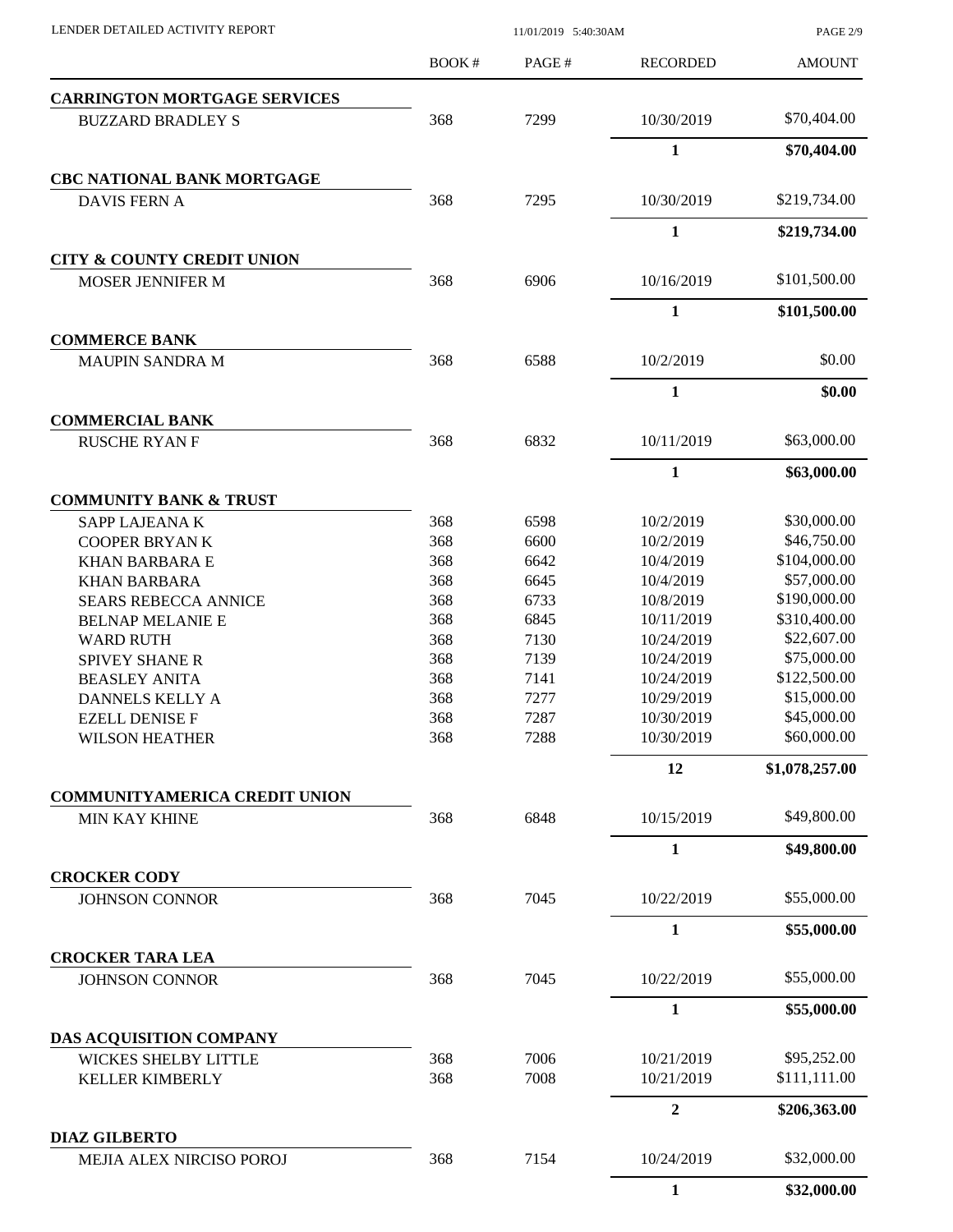LENDER DETAILED ACTIVITY REPORT 11/01/2019 5:40:30AM

PAGE 3/9

|                                            | <b>BOOK#</b> | PAGE# | <b>RECORDED</b>         | <b>AMOUNT</b>  |
|--------------------------------------------|--------------|-------|-------------------------|----------------|
| <b>FCS FINANCIAL</b>                       |              |       |                         |                |
| YANG YEE LEE                               | 368          | 6634  | 10/4/2019               | \$1,212,000.00 |
| <b>MARION ERIN M</b>                       | 368          | 7176  | 10/25/2019              | \$65,200.00    |
| <b>BAKER MICHELLE A</b>                    | 368          | 7193  | 10/25/2019              | \$124,000.00   |
| <b>BANKS SHAUNA</b>                        | 368          | 7315  | 10/31/2019              | \$303,000.00   |
|                                            |              |       | $\overline{\mathbf{4}}$ | \$1,704,200.00 |
| <b>FIRST BANK</b>                          |              |       |                         |                |
| <b>JASPER JULIE</b>                        | 368          | 7041  | 10/21/2019              | \$304,385.00   |
|                                            |              |       | $\mathbf{1}$            | \$304,385.00   |
| <b>FIRST COMMUNITY BANK</b>                |              |       |                         |                |
| GIBBENS CONSTRUCTION AND PROPERTIES, L 368 |              | 6565  | 10/1/2019               | \$118,000.00   |
| LANE & SWIFT, LLC                          | 368          | 6580  | 10/2/2019               | \$800,000.00   |
| GIBBENS CONSTRUCTION AND PROPERTIES, L 368 |              | 6668  | 10/4/2019               | \$118,300.00   |
| <b>SENTER KYLA</b>                         | 368          | 6683  | 10/7/2019               | \$72,247.00    |
| <b>BURNETT KARLA S</b>                     | 368          | 6713  | 10/7/2019               | \$205,000.00   |
| <b>HOPPER BRENDA</b>                       | 368          | 6758  | 10/9/2019               | \$105,900.00   |
| <b>CHINCHILLA ANA</b>                      | 368          | 6763  | 10/9/2019               | \$95,000.00    |
| <b>MILES REBECCA S</b>                     | 368          | 6764  | 10/9/2019               | \$63,000.00    |
| TM CARPENTRY LLC                           | 368          | 6837  | 10/11/2019              | \$85,000.00    |
| <b>VUKOVICH KATARINA</b>                   | 368          | 6914  | 10/16/2019              | \$19,500.00    |
| <b>MARTIN CARRIE</b>                       | 368          | 7083  | 10/22/2019              | \$30,988.00    |
| <b>DURBIN TAMARA KAY</b>                   | 368          | 7101  | 10/23/2019              | \$27,537.83    |
| HOWE SHELBY L                              | 368          | 7103  | 10/23/2019              | \$102,000.00   |
| <b>ISSACHAR INVESTMENTS LLC</b>            | 368          | 7114  | 10/23/2019              | \$22,000.00    |
| <b>HARRIS VANESSA JEAN</b>                 | 368          | 7120  | 10/23/2019              | \$43,869.00    |
| <b>WILLIS APRIL E</b>                      | 368          | 7298  | 10/30/2019              | \$154,253.00   |
|                                            |              |       | 16                      | \$2,062,594.83 |
| <b>FLANAGAN STATE BANK</b>                 |              |       |                         |                |
| <b>LAVELLE THOMAS</b>                      | 368          | 6630  | 10/3/2019               | \$150,750.00   |
|                                            |              |       | $\mathbf{1}$            | \$150,750.00   |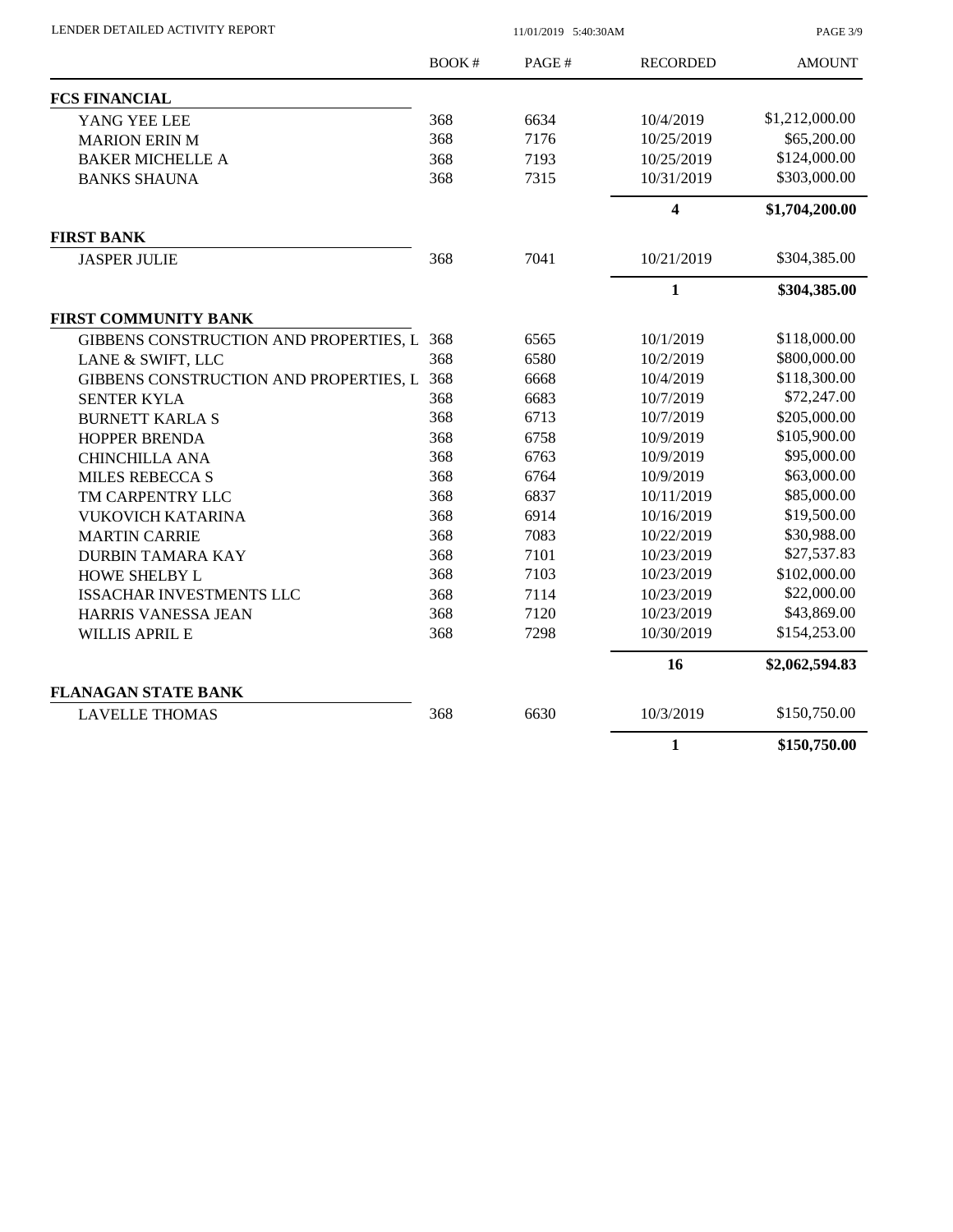PAGE 4/9

|                                              | <b>BOOK#</b> | PAGE#        | <b>RECORDED</b>         | <b>AMOUNT</b>  |
|----------------------------------------------|--------------|--------------|-------------------------|----------------|
| <b>FLAT BRANCH MORTGAGE</b>                  |              |              |                         |                |
| ROBINSON MONICA A                            | 368          | 6529         | 10/1/2019               | \$93,229.00    |
| <b>WHEELER DANIEL P</b>                      | 368          | 6629         | 10/3/2019               | \$110,606.00   |
| <b>BAKER REBECCA</b>                         | 368          | 6677         | 10/4/2019               | \$146,141.00   |
| <b>WILDER JANEL</b>                          | 368          | 6702         | 10/7/2019               | \$121,794.00   |
| POGUE PAIGE E                                | 368          | 6710         | 10/7/2019               | \$261,250.00   |
| <b>GODINEZ DANIELLE M</b>                    | 368          | 6748         | 10/8/2019               | \$328,390.00   |
| <b>MARTIN ROBERT</b>                         | 368          | 6814         | 10/11/2019              | \$67,065.00    |
| <b>NIVENS JOHN</b>                           | 368          | 6855         | 10/15/2019              | \$55,967.00    |
| STARKS KELLY A                               | 368          | 6897         | 10/15/2019              | \$122,312.00   |
| <b>LEE MELISSA</b>                           | 368          | 6926         | 10/16/2019              | \$152,200.00   |
| <b>GILDNER SHARON</b>                        | 368          | 6933         | 10/16/2019              | \$114,900.00   |
| <b>GILLMING MARVIN</b>                       | 368          | 6935         | 10/16/2019              | \$68,250.00    |
| <b>KIRBY REGINA C</b>                        | 368          | 6975         | 10/18/2019              | \$166,189.00   |
| HEADLEY COMELIA U                            | 368          | 6979         | 10/18/2019              | \$84,915.00    |
| MCGEHEE ANGELA                               | 368          | 7000         | 10/18/2019              | \$140,000.00   |
| <b>MOYER CHRISTINE</b>                       | 368          | 7010         | 10/21/2019              | \$232,707.00   |
| <b>MARRS AMY E</b>                           | 368          | 7031         | 10/21/2019              | \$137,878.00   |
| <b>CALLAWAY CORY</b>                         | 368          | 7033         | 10/21/2019              | \$78,551.00    |
| YATES LYNNE CAROLE MARINO                    | 368          | 7037         | 10/21/2019              | \$69,600.00    |
| <b>CANTWELL RACHEL L</b>                     | 368          | 7054         | 10/22/2019              | \$171,000.00   |
| <b>FERGUSON STEVEN R</b>                     | 368          | 7056         | 10/22/2019              | \$148,410.00   |
| PARRA TRENTON                                | 368          | 7070         | 10/22/2019              | \$162,967.00   |
| <b>SANDERS MAKENZIE</b>                      | 368          | 7158         | 10/25/2019              | \$90,841.00    |
| <b>MARTIN JEREMY LYNN</b>                    | 368          | 7231         | 10/28/2019              | \$49,200.00    |
| <b>EAST JOHN W</b>                           | 368          | 7235         | 10/28/2019              | \$213,750.00   |
|                                              | 368          | 7254         | 10/29/2019              | \$133,580.00   |
| SIBERMAN HOWARD                              | 368          | 7317         | 10/31/2019              | \$119,746.00   |
| <b>HARRIS JOHN</b>                           | 368          | 7321         | 10/31/2019              | \$302,421.00   |
| <b>MELTON LESLIE</b>                         |              |              |                         |                |
|                                              |              |              | 28                      | \$3,943,859.00 |
| <b>FREEDOM MORTGAGE</b>                      |              |              |                         | \$130,000.00   |
| DEMERY GENOAK<br><b>HILLIARD MELINDA MAY</b> | 368<br>368   | 6675<br>6950 | 10/4/2019<br>10/17/2019 | \$167,462.00   |
|                                              |              |              | $\boldsymbol{2}$        | \$297,462.00   |
| <b>GATEWAY MORTGAGE GROUP</b>                |              |              |                         |                |
|                                              |              |              |                         |                |
| <b>BEAVER CHARLES DAVID</b>                  | 368          | 6541         | 10/1/2019               | \$156,695.00   |
| <b>WILSON DALE E</b>                         | 368          | 7228         | 10/28/2019              | \$241,600.00   |
|                                              |              |              | $\boldsymbol{2}$        | \$398,295.00   |
| <b>GREAT SOUTHERN BANK</b>                   |              |              |                         |                |
| <b>RAMSAY DEBBIE</b>                         | 368          | 6570         | 10/1/2019               | \$50,000.00    |
| <b>WILLIAMS DANIEL S</b>                     | 368          | 6840         | 10/11/2019              | \$75,000.00    |
|                                              |              |              | $\overline{2}$          | \$125,000.00   |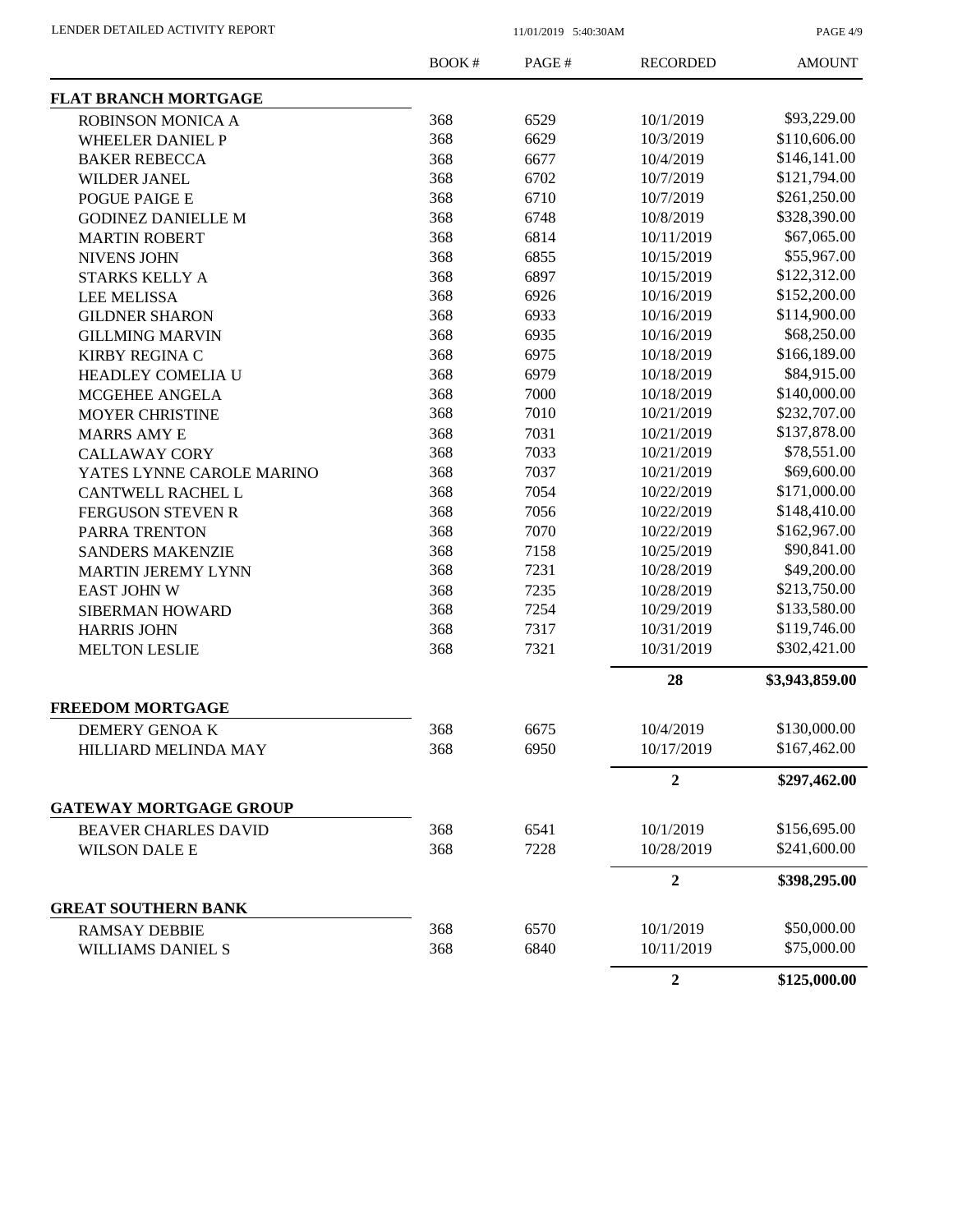| LENDER DETAILED ACTIVITY REPORT |  |
|---------------------------------|--|
|                                 |  |

11/01/2019 5:40:30AM

PAGE 5/9

|                                                                   | BOOK#      | PAGE#        | <b>RECORDED</b>          | <b>AMOUNT</b>            |
|-------------------------------------------------------------------|------------|--------------|--------------------------|--------------------------|
| <b>GUARANTY BANK</b>                                              |            |              |                          |                          |
| ELLIOTT MICHAEL D                                                 | 368        | 6587         | 10/2/2019                | \$150,228.00             |
| <b>ROSS BRANDON</b>                                               | 368        | 6656         | 10/4/2019                | \$178,062.00             |
| <b>BOUABALLAOUI MERYEM</b>                                        | 368        | 6664         | 10/4/2019                | \$266,276.00             |
| <b>SISSEL GAYLE S</b>                                             | 368        | 6666         | 10/4/2019                | \$76,150.00              |
| OOLEY KENNETH L                                                   | 368        | 6671         | 10/4/2019                | \$131,920.00             |
| SHEELEY MONICA A                                                  | 368        | 6741         | 10/8/2019                | \$85,000.00              |
| <b>WICKSTROM JOHNNY</b>                                           | 368        | 6759         | 10/9/2019                | \$62,000.00              |
| <b>ALDRIDGE BRIAN</b>                                             | 368        | 6922         | 10/16/2019               | \$112,260.00             |
| <b>ROARK LINDA</b>                                                | 368        | 7144         | 10/24/2019               | \$78,255.00              |
| <b>COFFEY AMY</b>                                                 | 368        | 7148         | 10/24/2019               | \$175,750.00             |
|                                                                   |            |              | 10                       | \$1,315,901.00           |
| <b>JOPLIN METRO CREDIT UNION</b>                                  |            |              |                          |                          |
| <b>SARSON GEORGE A</b>                                            | 368        | 6774         | 10/9/2019                | \$21,500.00              |
|                                                                   |            |              | 1                        | \$21,500.00              |
| KANSAS TEACHERS COMMUNITY CREDIT UNION<br><b>BARKER BEVERLY J</b> | 368        | 6605         | 10/2/2019                | \$107,300.00             |
|                                                                   |            |              | $\mathbf{1}$             | \$107,300.00             |
| <b>LEADERONE FINANCIAL</b>                                        |            |              |                          |                          |
| <b>BRIXEY STACIE</b>                                              | 368        | 6776         | 10/9/2019                | \$137,464.00             |
|                                                                   |            |              | 1                        | \$137,464.00             |
| <b>LOANDEPOT.COM</b>                                              |            |              |                          |                          |
| <b>MAXWELL STELLA MARIE</b>                                       | 368        | 6810         | 10/11/2019               | \$140,250.00             |
|                                                                   |            |              | 1                        | \$140,250.00             |
| <b>MAILES FAMILY TRUST</b>                                        |            |              |                          |                          |
| PETERS INVESTMENTS, LLC                                           | 368        | 6651         | 10/4/2019                | \$0.00                   |
|                                                                   |            |              | $\mathbf{1}$             | \$0.00                   |
| <b>MAYBERRY CONSTRUCTION, INC</b><br><b>DUNCAN DARLA</b>          | 368        | 7210         | 10/28/2019               | \$2,778.95               |
|                                                                   |            |              | $\mathbf{1}$             | \$2,778.95               |
| <b>MID-MISSOURI BANK</b>                                          |            |              |                          |                          |
| HOGAN MELISSA R                                                   | 368        | 6539         | 10/1/2019                | \$305,840.00             |
| <b>BRIDGES WILL</b>                                               | 368        | 6761         | 10/9/2019                | \$124,000.00             |
| <b>BRIDGES WILL</b>                                               | 368        | 6877         | 10/15/2019               | \$124,000.00             |
| <b>BRIDGES ERNESTINE</b>                                          | 368        | 7325         | 10/31/2019               | \$264,192.00             |
|                                                                   |            |              | 4                        | \$818,032.00             |
| MISSOURI HOUSING DEVELOPMENT COMMISSION                           |            |              |                          |                          |
| WILDER JANEL                                                      | 368        | 6703         | 10/7/2019                | \$4,871.76               |
| <b>BRIXEY STACIE</b>                                              | 368        | 6777         | 10/9/2019                | \$5,498.56               |
| <b>NIVENS JOHN</b>                                                | 368        | 6874         | 10/15/2019               | \$2,238.68               |
| PARRA TRENTON<br><b>HARRIS JOHN</b>                               | 368<br>368 | 7085<br>7327 | 10/22/2019<br>10/31/2019 | \$6,518.68<br>\$4,789.84 |
|                                                                   |            |              | 5                        | \$23,917.52              |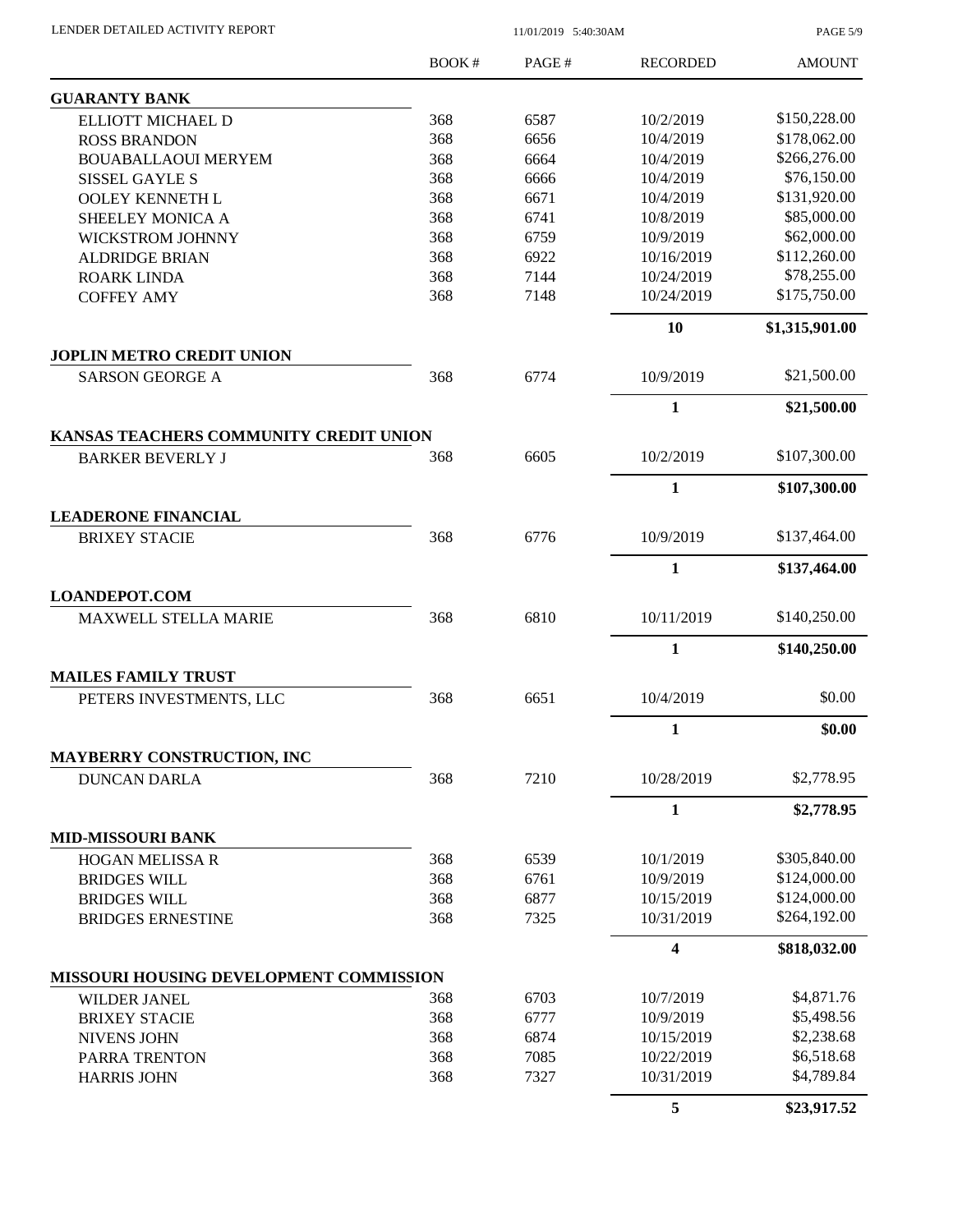PAGE 6/9

|                                                    | <b>BOOK#</b> | PAGE#        | <b>RECORDED</b>          | <b>AMOUNT</b>               |
|----------------------------------------------------|--------------|--------------|--------------------------|-----------------------------|
| <b>MORTGAGE RESEARCH CENTER</b>                    |              |              |                          |                             |
| SILER STACY A                                      | 368          | 6654         | 10/4/2019                | \$150,000.00                |
| <b>KOCH CATHY</b>                                  | 368          | 7146         | 10/24/2019               | \$88,870.00                 |
|                                                    |              |              | $\overline{2}$           | \$238,870.00                |
| <b>MORTGAGE SOLUTIONS OF COLORADO</b>              |              |              |                          |                             |
| <b>JACKSON ROBIN F</b>                             | 368          | 7042         | 10/21/2019               | \$282,000.00                |
|                                                    |              |              | $\mathbf{1}$             | \$282,000.00                |
| <b>OAKES JACK</b>                                  |              |              |                          |                             |
| ALLGOOD LARRY RODNEY TR                            | 368          | 6921         | 10/16/2019               | \$80,000.00                 |
|                                                    |              |              | 1                        | \$80,000.00                 |
| <b>OAKSTAR BANK</b>                                |              |              |                          |                             |
| <b>WWS FARMS LLC</b>                               | 368          | 6786         | 10/10/2019               | \$357,588.23                |
|                                                    |              |              | $\mathbf{1}$             | \$357,588.23                |
| PARAMOUNT RESIDENTIAL MORTGAGE                     |              |              |                          |                             |
| WHITELEY JESSICA M                                 | 368          | 7266         | 10/29/2019               | \$247,435.00                |
|                                                    |              |              | $\mathbf{1}$             | \$247,435.00                |
| PENNYMAC LOAN SERVICES<br><b>BALLOU ANDREA</b>     | 368          | 7204         | 10/28/2019               | \$112,917.00                |
|                                                    |              |              | 1                        | \$112,917.00                |
|                                                    |              |              |                          |                             |
| PEOPLES BANK<br>MCINTYRE SHELLY                    | 368          | 6574         | 10/1/2019                | \$101,520.00                |
| MCINTYRE SHELLY                                    | 368          | 6575         | 10/1/2019                | \$11,421.00                 |
| <b>EURIT MELISSA</b>                               | 368          | 6924         | 10/16/2019               | \$131,112.00                |
| <b>SMITH JULIE R</b>                               | 368          | 6928         | 10/16/2019               | \$29,864.00                 |
| BLACKSHIRT INVESTMENTS, LLC                        | 368          | 7015         | 10/21/2019               | \$134,000.00                |
| LAND GO PROPERTIES, LLC                            | 368          | 7133         | 10/24/2019               | \$125,000.00                |
|                                                    |              |              | 6                        | \$532,917.00                |
| PINNACLE BANK                                      |              |              |                          |                             |
| <b>LAWRENCE KACEE</b>                              | 368          | 6717         | 10/8/2019                | \$232,850.00                |
| MCGINTY ALYSSA GABRIELLE                           | 368          | 6772         | 10/9/2019                | \$372,500.00                |
| <b>MYERS KOURTNEY L</b>                            | 368          | 7137         | 10/24/2019               | \$72,000.00                 |
|                                                    |              |              | 3                        | \$677,350.00                |
| <b>QUICKEN LOANS</b>                               |              |              |                          |                             |
| <b>LACEY JANET</b>                                 | 368          | 6712         | 10/7/2019                | \$126,836.00                |
| TURNEY ANNA B                                      | 368          | 6861         | 10/15/2019               | \$128,612.00<br>\$80,750.00 |
| HOLLAND THOMAS L                                   | 368<br>368   | 6862<br>6992 | 10/15/2019<br>10/18/2019 | \$108,109.00                |
| <b>HARRINGTON LORI K</b><br><b>DERRICK MIRANDA</b> | 368          | 7022         | 10/21/2019               | \$150,000.00                |
| SMITH CRYSTIE C                                    | 368          | 7063         | 10/22/2019               | \$159,696.00                |
| <b>RUSSOW KELLY</b>                                | 368          | 7098         | 10/23/2019               | \$100,800.00                |
| HAIGHT MICHAEL SHANE                               | 368          | 7156         | 10/25/2019               | \$91,982.00                 |
| PENDERGRAFT ROBBI                                  | 368          | 7186         | 10/25/2019               | \$150,500.00                |
|                                                    |              |              | $\boldsymbol{9}$         | \$1,097,285.00              |
| RHOADES & PIERCE LAW OFFICE, LLC                   |              |              |                          |                             |
| <b>BURGESS MARK</b>                                | 368          | 7329         | 10/31/2019               | \$0.00                      |
|                                                    |              |              | $\mathbf{1}$             | \$0.00                      |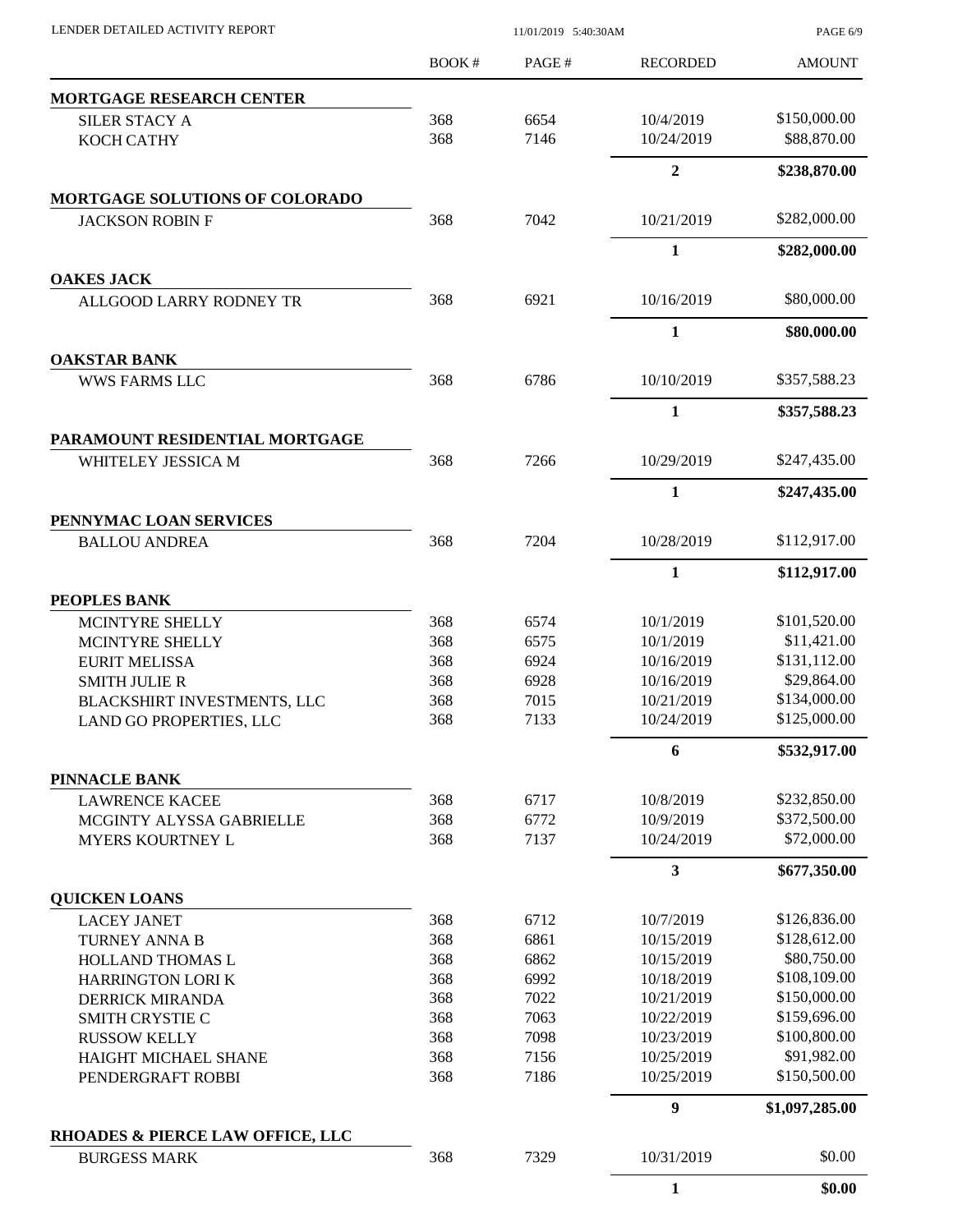| LENDER DETAILED ACTIVITY REPORT     |       | <b>PAGE 7/9</b> |                 |               |
|-------------------------------------|-------|-----------------|-----------------|---------------|
|                                     | BOOK# | PAGE#           | <b>RECORDED</b> | <b>AMOUNT</b> |
| <b>ROBINSON JAMES</b>               |       |                 |                 |               |
| <b>TRESSEL JESSICA</b>              | 368   | 7152            | 10/24/2019      | \$17,100.00   |
|                                     |       |                 | $\mathbf{1}$    | \$17,100.00   |
| <b>SCHADE MARK</b>                  |       |                 |                 |               |
| WHITCRAFT PATTI                     | 368   | 6602            | 10/2/2019       | \$17,500.00   |
|                                     |       |                 | 1               | \$17,500.00   |
| SECURITY BANK OF SOUTHWEST MISSOURI |       |                 |                 |               |
| <b>HARRIS SHELLEY</b>               | 368   | 6627            | 10/3/2019       | \$153,851.00  |
|                                     |       |                 | 1               | \$153,851.00  |
| <b>SIMMONS BANK</b>                 |       |                 |                 |               |
| <b>GLENN BROOK</b>                  | 368   | 6531            | 10/1/2019       | \$429,590.11  |
| CARDINAL HERRON PROPERTIES L L C    | 368   | 6830            | 10/11/2019      | \$88,000.00   |
|                                     |       |                 | $\overline{2}$  | \$517,590.11  |
| <b>SIMS BILL</b>                    |       |                 |                 |               |
| <b>FOSTER ROBERT L</b>              | 368   | 6895            | 10/15/2019      | \$100,000.00  |
|                                     |       |                 | 1               | \$100,000.00  |
| <b>SIMS MARY ELLEN</b>              |       |                 |                 |               |
| <b>FOSTER EVELYN R</b>              | 368   | 6895            | 10/15/2019      | \$100,000.00  |
|                                     |       |                 | 1               | \$100,000.00  |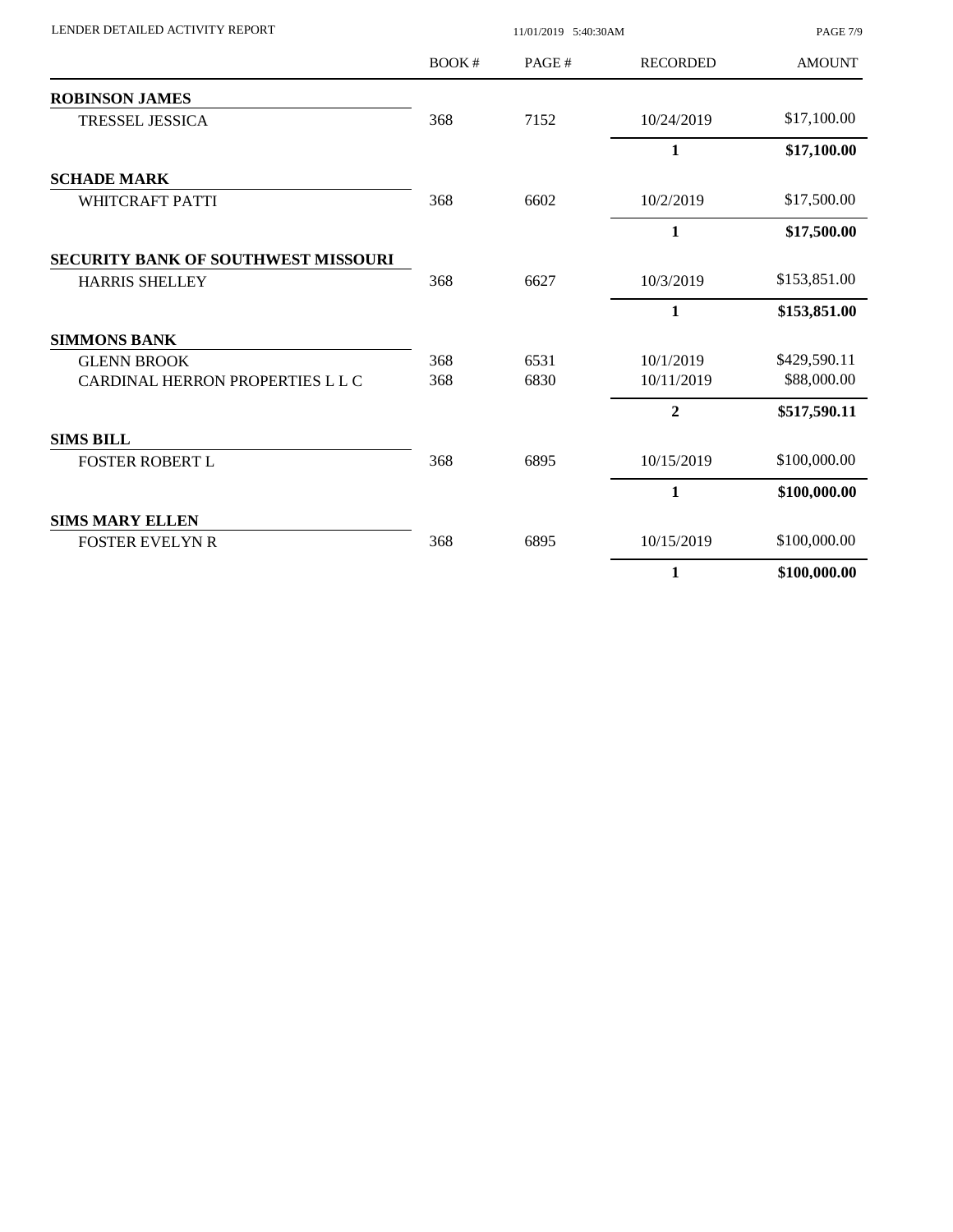PAGE 8/9

|                                         | <b>BOOK#</b> | PAGE# | <b>RECORDED</b> | <b>AMOUNT</b>  |
|-----------------------------------------|--------------|-------|-----------------|----------------|
| SOUTHWEST MISSOURI BANK                 |              |       |                 |                |
| KORMAN EMILY D                          | 368          | 6534  | 10/1/2019       | \$16,575.00    |
| <b>SIMPSON KIM</b>                      | 368          | 6538  | 10/1/2019       | \$129,000.00   |
| <b>CLEMENT CHAD A</b>                   | 368          | 6544  | 10/1/2019       | \$13,600.00    |
| <b>ROUSE NORMANE</b>                    | 368          | 6567  | 10/1/2019       | \$46,000.00    |
| <b>COTTEN BEVERLY G</b>                 | 368          | 6568  | 10/1/2019       | \$127,000.00   |
| <b>ALLPHIN ABBY</b>                     | 368          | 6569  | 10/1/2019       | \$250,000.00   |
| <b>BUSSEY JEANNIE SUSAN</b>             | 368          | 6614  | 10/3/2019       | \$123,000.00   |
| <b>BAILEY TARA</b>                      | 368          | 6660  | 10/4/2019       | \$233,000.00   |
| THOMPSON CHERYL L                       | 368          | 6661  | 10/4/2019       | \$62,600.00    |
| <b>BROWN LOU ANN</b>                    | 368          | 6734  | 10/8/2019       | \$101,000.00   |
| <b>ALLPHIN ABBY</b>                     | 368          | 6771  | 10/9/2019       | \$250,000.00   |
| <b>DENISON ROWENA RUTH</b>              | 368          | 6818  | 10/11/2019      | \$15,000.00    |
| <b>MAXSON LOUISA A</b>                  | 368          | 6820  | 10/11/2019      | \$80,000.00    |
| <b>ATNIP SANDRA B</b>                   | 368          | 6899  | 10/15/2019      | \$108,000.00   |
| CH PROPERTUNITIES, LLC                  | 368          | 6905  | 10/16/2019      | \$22,400.00    |
| YATES PATTI G                           | 368          | 6917  | 10/16/2019      | \$89,000.00    |
| <b>GRAY MICHELLE LYNETTE</b>            | 368          | 6954  | 10/17/2019      | \$300,000.00   |
| <b>SWIFT PHLLIP C</b>                   | 368          | 6955  | 10/17/2019      | \$180,000.00   |
| <b>HAMILTON SAMANTHA</b>                | 368          | 6965  | 10/17/2019      | \$201,960.00   |
| <b>WAYMAN SANDRA S</b>                  | 368          | 6974  | 10/18/2019      | \$140,000.00   |
| <b>KEELER ASHLEY</b>                    | 368          | 7072  | 10/22/2019      | \$126,000.00   |
| <b>SMITH LORIN</b>                      | 368          | 7073  | 10/22/2019      | \$21,000.00    |
| <b>BUSH MELISSA J</b>                   | 368          | 7074  | 10/22/2019      | \$50,000.00    |
| <b>MAYS AMELIA LYNN</b>                 | 368          | 7076  | 10/22/2019      | \$10,000.00    |
| <b>BRAGG APRIL LEE</b>                  | 368          | 7160  | 10/25/2019      | \$200,000.00   |
| <b>COBERLEY DEBRA D</b>                 | 368          | 7165  | 10/25/2019      | \$40,000.00    |
| <b>LOWRY RANDY L</b>                    | 368          | 7166  | 10/25/2019      | \$58,000.00    |
| <b>CHILDERS ANN M</b>                   | 368          | 7293  | 10/30/2019      | \$240,000.00   |
| <b>BRIDGES LINDA KAY</b>                | 368          | 7308  | 10/31/2019      | \$101,000.00   |
|                                         |              |       | 29              | \$3,334,135.00 |
| THE CORNERSTONE BANK                    |              |       |                 |                |
| <b>GRIFFIN LESTER</b>                   | 368          | 6853  | 10/15/2019      | \$48,000.00    |
| <b>MUSTAIN JAMIE</b>                    | 368          | 6866  | 10/15/2019      | \$250,000.00   |
| <b>JONES MELISSA</b>                    | 368          | 7081  | 10/22/2019      | \$60,000.00    |
| <b>GRIFFIN DIXIE MARIE</b>              | 368          | 7104  | 10/23/2019      | \$48,000.00    |
| <b>JONES MELISSA</b>                    | 368          | 7211  | 10/28/2019      | \$185,000.00   |
|                                         |              |       | 5               | \$591,000.00   |
| THE MORTGAGE HOUSE                      |              |       |                 |                |
| <b>BARRETT HILLARY</b>                  | 368          | 7052  | 10/22/2019      | \$107,575.00   |
|                                         |              |       | $\mathbf{1}$    | \$107,575.00   |
| <b>USBANK</b>                           |              |       |                 |                |
| <b>OLEMAN JOHN</b>                      | 368          | 6721  | 10/8/2019       | \$145,000.00   |
| WOTAWA MARTIN J                         | 368          | 6977  | 10/18/2019      | \$246,905.00   |
| <b>ALCORN CHRISTOPHER E</b>             | 368          | 7071  | 10/22/2019      | \$100,000.00   |
|                                         |              |       | 3               | \$491,905.00   |
| <b>US SMALL BUSINESS ADMINISTRATION</b> |              |       |                 |                |
| PINSON THOMAS                           | 368          | 7088  | 10/22/2019      | \$33,500.00    |
|                                         |              |       | $\mathbf{1}$    | \$33,500.00    |